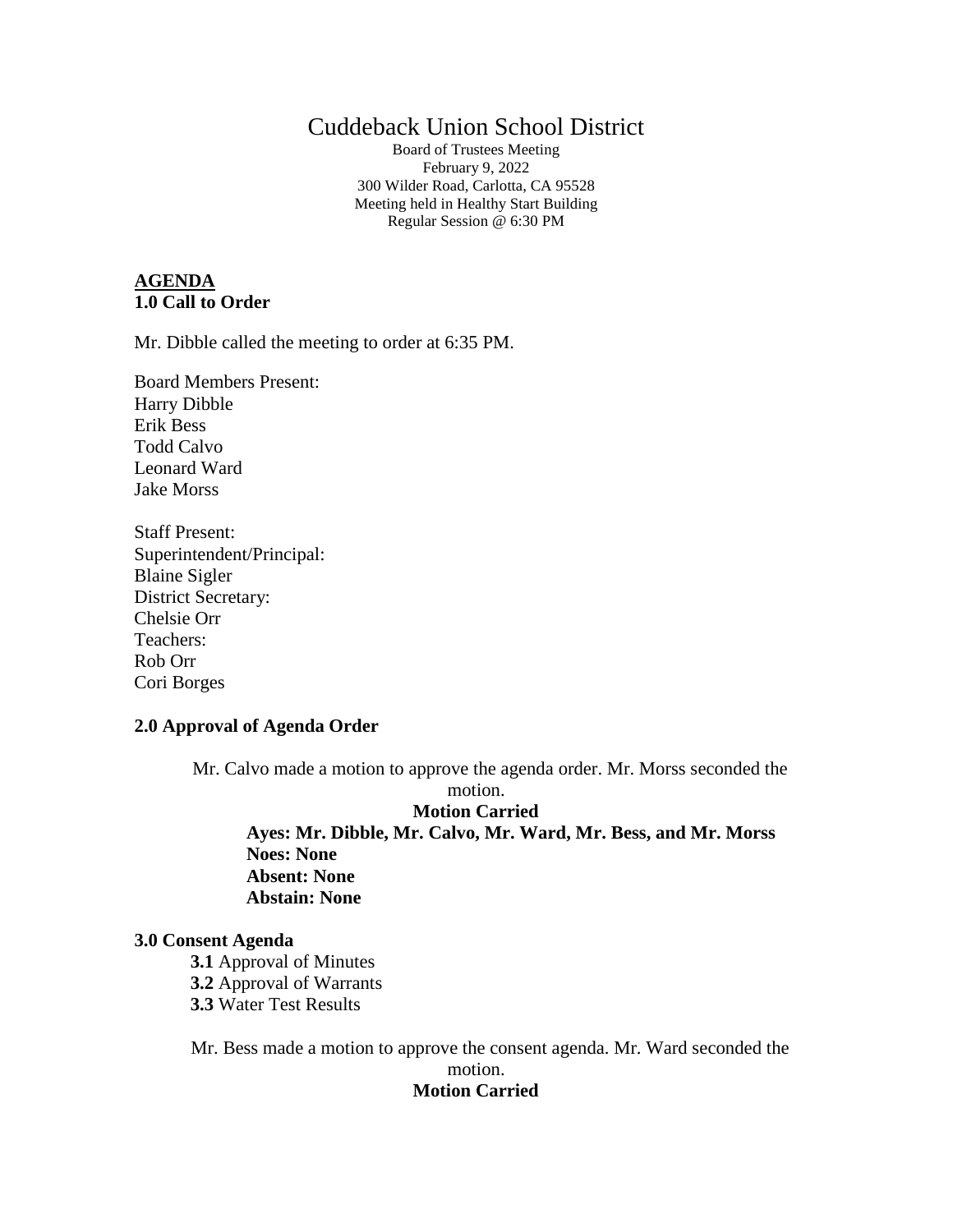**Ayes: Mr. Dibble, Mr. Calvo, Mr. Ward, Mr. Bess, and Mr. Morss Noes: None Absent: None Abstain: None**

## **4.0 Community Comment**

No community comment noted.

#### **5.0 Community Comment Related to LCAP**

Mrs. Borges is pleased to report to the board that she feels Cuddeback kids have not fallen as far behind as kids in other districts and are in line to meet our LCAP goals.

#### **6.0 Information/Discussion/Possible Action Items**

**6.1** Information Item: Completion of Form 700

The Board signed form 700.

**6.2** Information Item: Supplement to Annual Update for 2021-22 LCAP

The supplement to annual LCAP was presented to the Board. The supplement is required for this year only and is exclusive to covid funding. Mr. Sigler and the Board discussed the supplement to the annual LCAP in detail.

**6.3** Action Item: Consider Approval of Comprehensive School Safety Plan

The comprehensive school safety plan must be completed every year by March 1<sup>st</sup>. The plan includes all school policies, training, and reporting. The comprehensive school safety plan can be found in the office and each classroom.

Mr. Morss made a motion to approve the comprehensive school safety plan. Mr. Calvo seconded the motion.

**Motion Carried Ayes: Mr. Dibble, Mr. Calvo, Mr. Ward, Mr. Bess, and Mr. Morss Noes: None Absent: None Abstain: None**

**6.4** Action Item: Consider Approval of Updated CUSD SARC for 2020-21

The state released the required information to update the 20-21 SARC.

Mr. Calvo made a motion to approve the updated—and any future updates—to the 20- 21 SARC. Mr. Ward seconded the motion.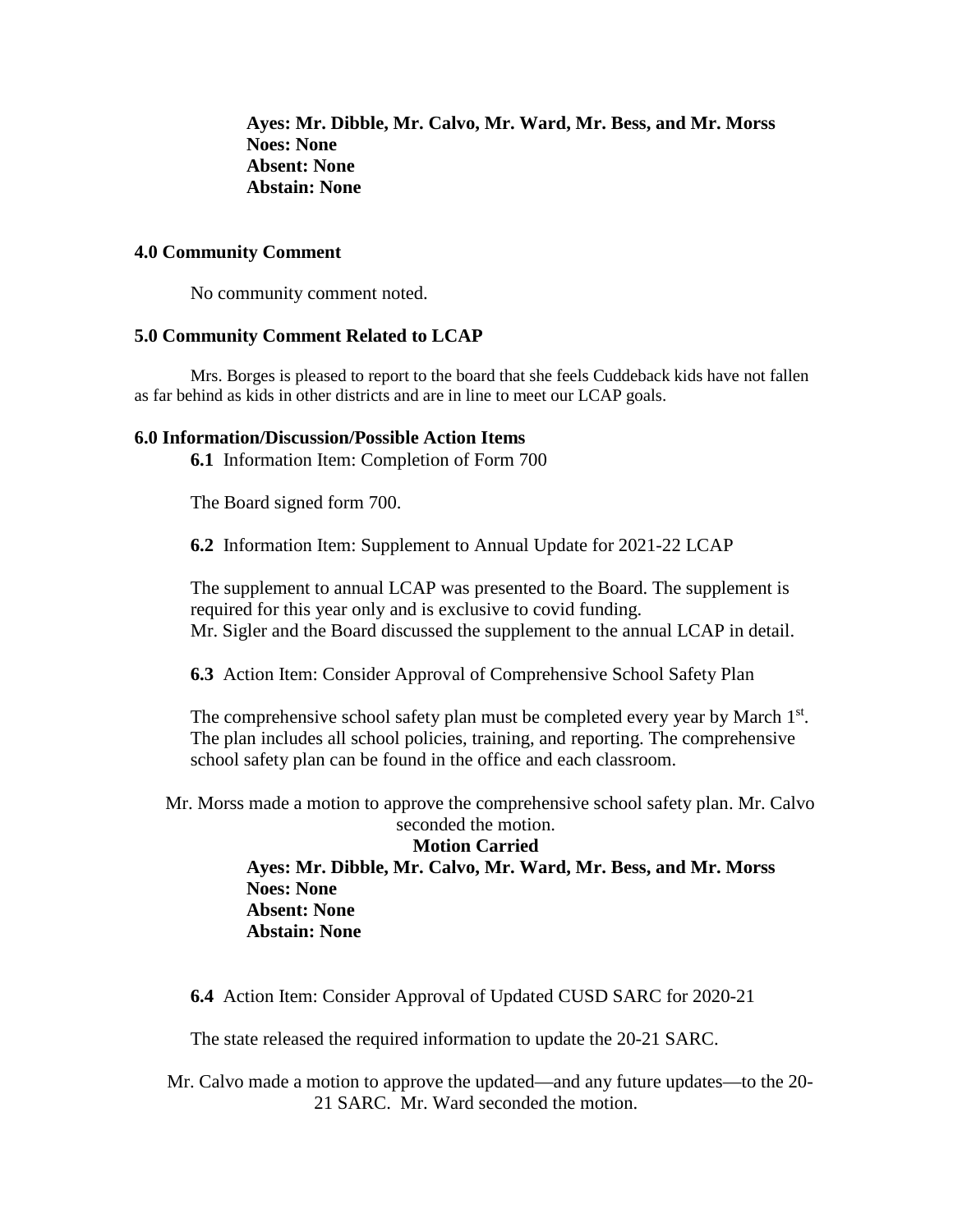# **Motion Carried Ayes: Mr. Dibble, Mr. Calvo, Mr. Ward, Mr. Bess, and Mr. Morss Noes: None Absent: None Abstain: None**

**6.5** Action Item: Consider Accepting 2020-2021 District Audit by D.L. Moonie & Co.

The 2020-2021 audit was completed without any major findings. The only finding was a repeat of a finding from last year: Lack of actuarial for the post-employment benefits Cuddeback offers.

Mr. Bess made a motion to accept the 20-21 district audit. Mr. Morss seconded the

motion. **Motion Carried Ayes: Mr. Dibble, Mr. Calvo, Mr. Ward, Mr. Bess, and Mr. Morss Noes: None Absent: None Abstain: None**

**6.6** Discussion, Possible Action Item: Masking Protocols Related to Cuddeback School

Mr. Sigler recently changed the masking protocols related to Cuddeback School, allowing for students and staff to unmask while outdoors. The indoor masking requirements remains, per the CDPH mandates.

No further action required by the Board. Item 6.6 has been tabled indefinitely.

#### **7.0 Superintendent's Report**

Mr. Sigler and the Board discussed the forthcoming Governor's announcement, on February 19<sup>th</sup>. The announcement is anticipated to include further state recommendations and mandates regarding covid and masking.

11 students have registered for Kindergarten for the 2022-2023 school year. Cuddeback anticipates more students to enroll in the coming months.

Mr. Sigler met with DGI several times over the last month. Crews will be here on Feb. 21<sup>st</sup>, for appx. 2 weeks. All cabling will be completed during that time to ready for phones, clocks, bell system, etc.